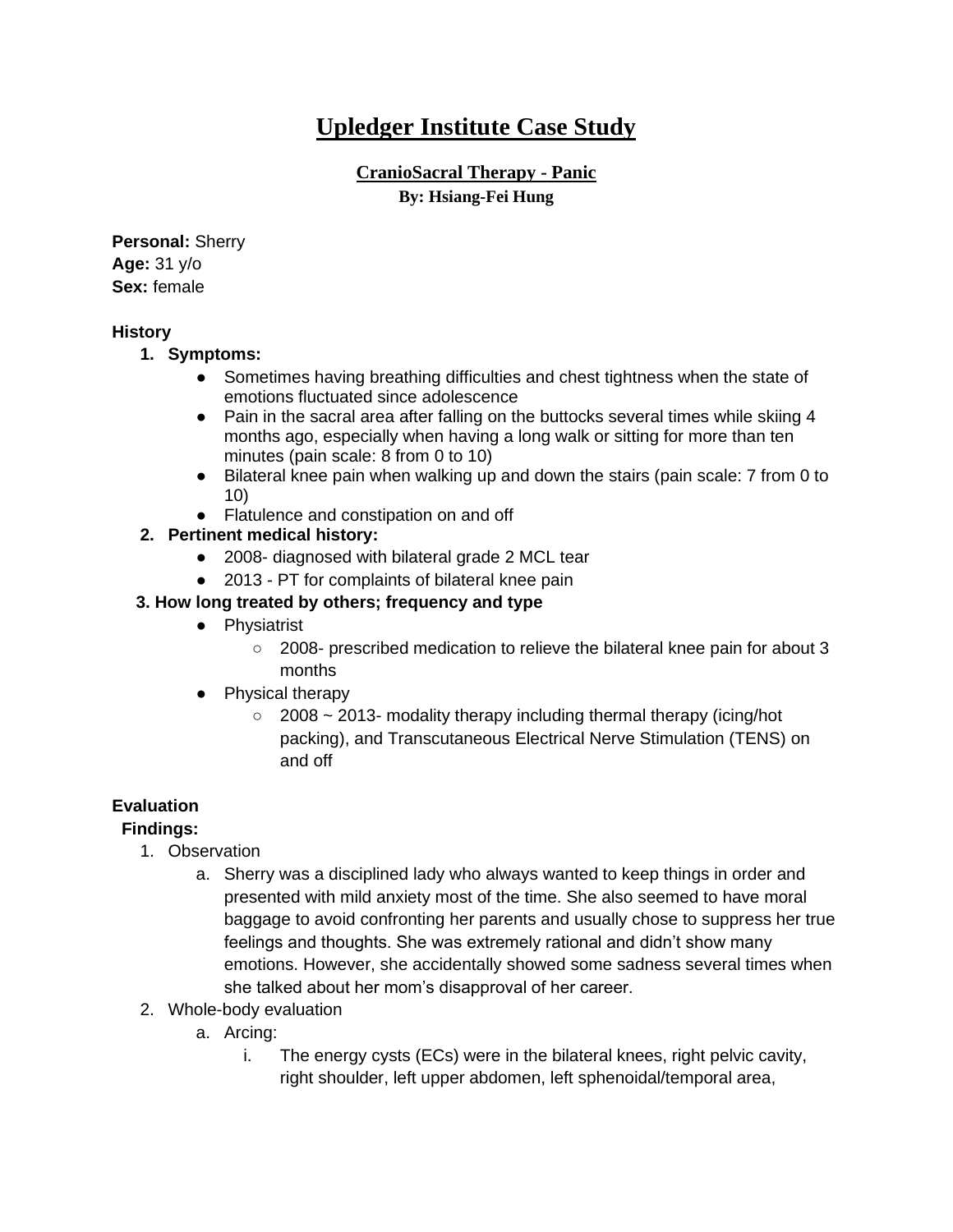occipital area, left mid-back and sacral area. Primary ones were in the left sphenoidal/temporal area, the sacral area, and the occipital area.

- b. Fascial glide: The fascial restrictions were from the right knee to the right pelvic area, the pelvic and respiratory diaphragms, the right shoulder, and the left upper abdomen area.
- c. CSR:
	- i. The amplitudes of the listening stations of ASISs, and the 1st and 2nd vault holds significantly diminished during both the flexion/extension phases.
	- ii. The amplitudes of the listening stations of heels, dorsums, thighs, shoulders mildly diminished and the 3 vault holds moderately diminished.
	- iii. The under quality of CSR was about 3 from 1(lowest) to 5(highest).
- d. Dural tube evaluation:
	- i. The facilitated segments at the levels of C3, C4, and L4-S1.
- e. The Global Epicenter was in the right upper abdomen just inferior to the border of the right rib cage and away from the midline for about 4-5 cm, the depth was about 30 %.

#### **Treatment**:

Global Epicenter was utilized for treatment. The whole body dancing landscape began and gradually calmed down, and the last spot which kept showing up was the right lower part of the pelvic cavity around the ileum. I treated the relationship between the Global Epicenter and the major restriction here, and then focused on treating the ileum area with the techniques of diaphragm release and Direction Of Energy (DOE) until a release occurred.

The 10-step protocol was also engaged. In some sessions, a lot of self-corrective motions of sacrum were noted during the L5-S1 decompression with a SD occurring during the process. In a session, the sacral was decompressed with therapeutic pulses and heat emission and when I released the OCB with the superior traction of the dural tube, a SD occurred. Simultaneous, Sherry went into SER with spontaneous head movements (slightly rotating and side-bending to the left side), she paused in that position for a while and some energy was released. There were some significant restrictions in the right upper and middle cervical spine, left lower lumbar and sacral areas were noted and it required several sessions to achieve a satisfying release (from 30 % in the first session to 80-90 % in the last session). Her head spontaneously went to the same position in most of the sessions. A sphenoid right torsion lesion was also noted and released.

In one session, when the treatment went to the left occipital-mastoid release, the system was "revving" up really easily. A large EC was noted in the left temporal area. I lightened my touch and a SD occurred. At that moment, I tried to start the dialogue, but Sherry began to agitate and stated:"I have difficulty breathing and I feel chest tightness. Please give me a moment to rest; otherwise, I am going to run away." I respected her will and stepped back to work on a superficial level, and then she could calm herself down. Similar situations happened in another two sessions. Gradually, a closer rapport and trust were built up between Sherry, her IP and I. In the follow-up session, the system's "rev" significantly decreased and a SD appeared while I was applying the same technique. We connected with her IP and embarked on the SER with the therapeutic imagery and dialogue. Sherry recalled an image that was the first time she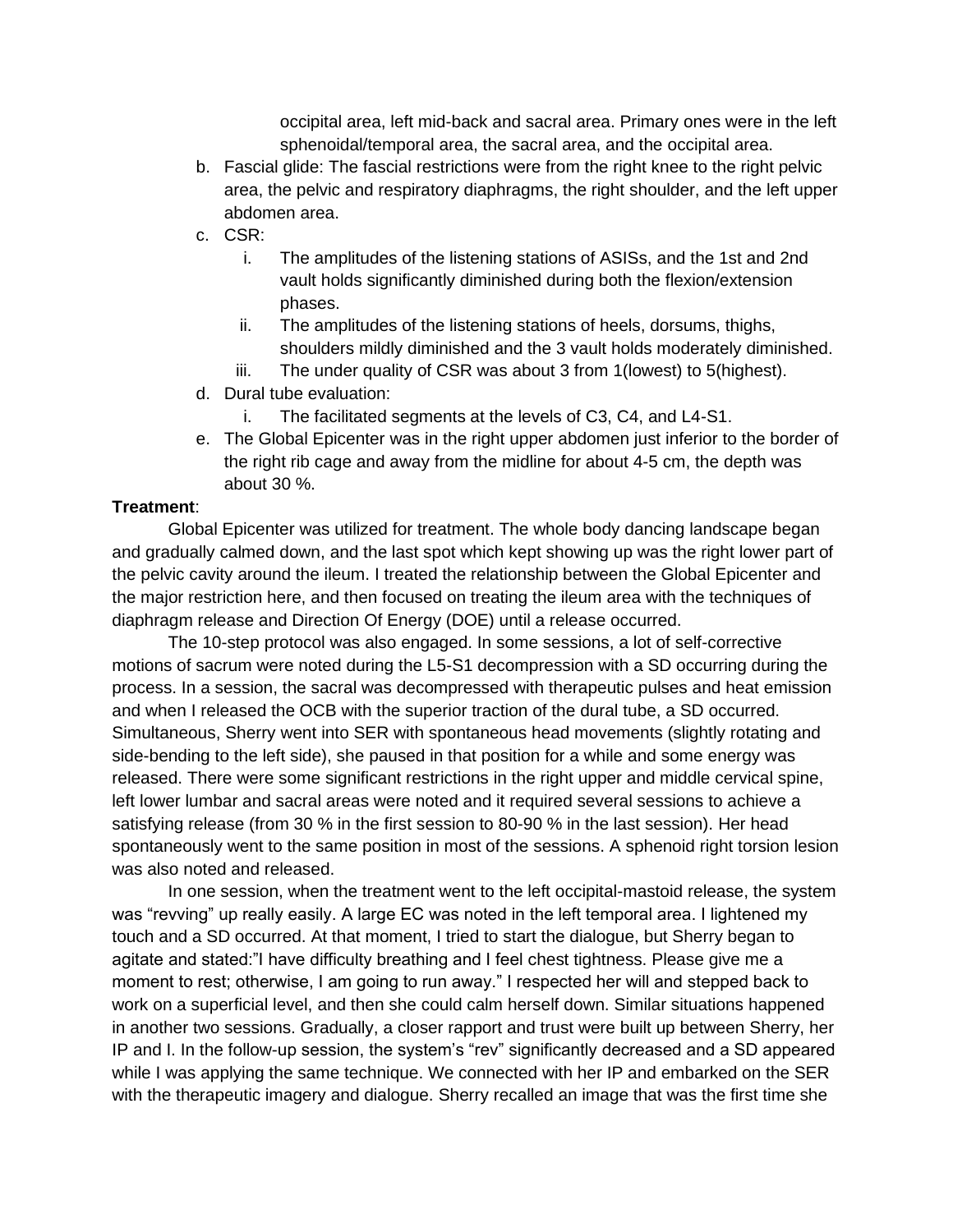had the same uncomfortable feelings. It happened in senior high school age when her mother forced her to study harder. At that time, she cried vigorously and barely breathed. Through SER, Sherry was finally able to express her upset feelings and ask her mother for a hug. She felt relieved and peaceful when her mother hugged her. The large EC in the left temporal area was released after SER with a sense of the crescendo and decrescendo of therapeutic pulses and a lot of heat emission. At the end of that session, Sherry stored this relieved and peaceful feelings in the area of the solar plexus (around the xiphoid process) and I suggested to her that when the familiar symptoms happen again, she could put her hands on this specific spot and try to recall the peaceful feeling that the session brought to her.

After SER, although the EC in the temporal area was released, the left occipital-mastoid suture was only released by 50 %. The satisfying release was achieved in the follow-up session in which Sherry was in a SD and fell asleep.

The avenue of expression was also released and the throat chakra was balanced to encourage Sherry to express her feelings and communicate with her mother.

#### **Tools you used:**

- 1. Whole-body evaluations
- 2. Global Epicenter/Regional Epicenter
- 3. 10-step protocol
- 4. The concept of the Sutherland cranial base lesions
- 5. Protocol for hard palate evaluation and correction (mouth works)
- 6. CST and SER
- 7. Positional tissue release
- 8. Avenue of expression
- 9. The technique of chakra balancing

#### **Objective Results:**

- 1. Observation: In the follow-up sessions, Sherry appeared more relaxed most of the time. She was more able to communicate with her parents and express more feelings to them.
- 2. Whole-body evaluations:
	- a. Arcing: The number of energy cysts (ECs) decreased and they were in the right ankle and right knee, left lower abdomen, OCB area, and sacral area. Primary ones were still the ones in the sacral area and the occipital area, but they have become more minor than before.
	- b. Fascial glide: The fascial restrictions were from the right ankle to the knee, the left pelvic area, pelvic and respiratory diaphragms, the right upper abdomen area and the right upper back. The restrictions have become minor.
	- c. CSR:
		- i. The amplitudes of the listening stations of ASISs, ribs and the 3 vault holds improved by more than 50%.
		- ii. The amplitudes of the listening stations of heels, dorsums, thighs, shoulders were nearly normal.
		- iii. The under quality of CSR was still about 3 from 1(lowest) to 5(highest).
	- d. Dural tube evaluation: